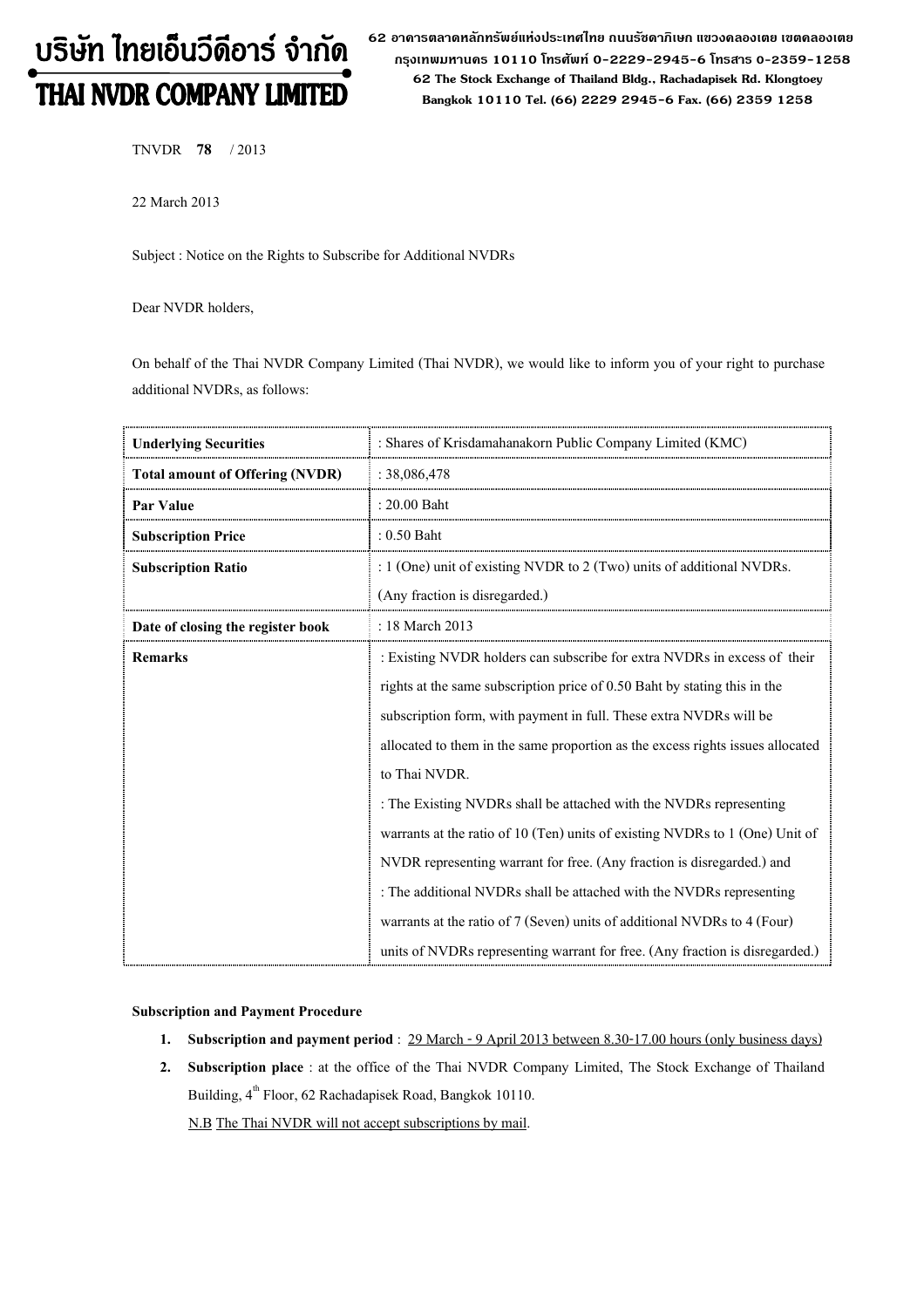#### 3. Required documentation

- 3.1 Subscription form, duly filled out and signed.
- 3.2 Subscription certificate, to be submitted together with :
	- 3.2.1 For a subscription of the same amount as allocated, no filling is necessary.
	- 3.2.2 For a subscription of more or less than existing rights, state the total units in the respective column.

#### 4. Payment

Subscription for full entitlement or less than or excess the entitlement, please make payment by one check or one cashier check which is collectable through clearing house in Bangkok. The check or cashier check shall be dated between 29 March to 9 April 2013. Indicate the subscription date and make it payable to **"Krisdamahanakorn PLC. for Account subscription for newly ordinary share"** 

- 5. If NVDR holders fail to exercise their rights or make a payment within the allotted time schedule, or the check or cashier check is not honored, it shall be deemed that such NVDR holders do not wish to exercise their subscription rights. Thai NVDR shall thus regard the subscription as being void.
- 6. Refund for unallotted NVDRs.

If the excess rights NVDRs were not allotted in full because the number of NVDRs subscribed for were more than the number or remaining units of NVDRs, the Thai NVDR will make a refund (without interest) to the NVDR holders by check for the unallotted NVDRs and send it by registered mail to the address that appears on the Share Register Book on the date of closing the book, within 7 business days after the Thai NVDR has received the refund from the underlying company.

Should you need any further information, please do not hesitate to contact Thai NVDR Company Limited at 02-229-2800 Ext. 2938-2946.

Sincerely yours, Thai NVDR Company Limited

Pichaya Chenchaig

(Pichaya Chomchaiya) Head Depository Department The Stock Exchange of Thailand Group

Enclosure : 1. Subscription Form for NVDR Right Issues 2. Subscription Certificate